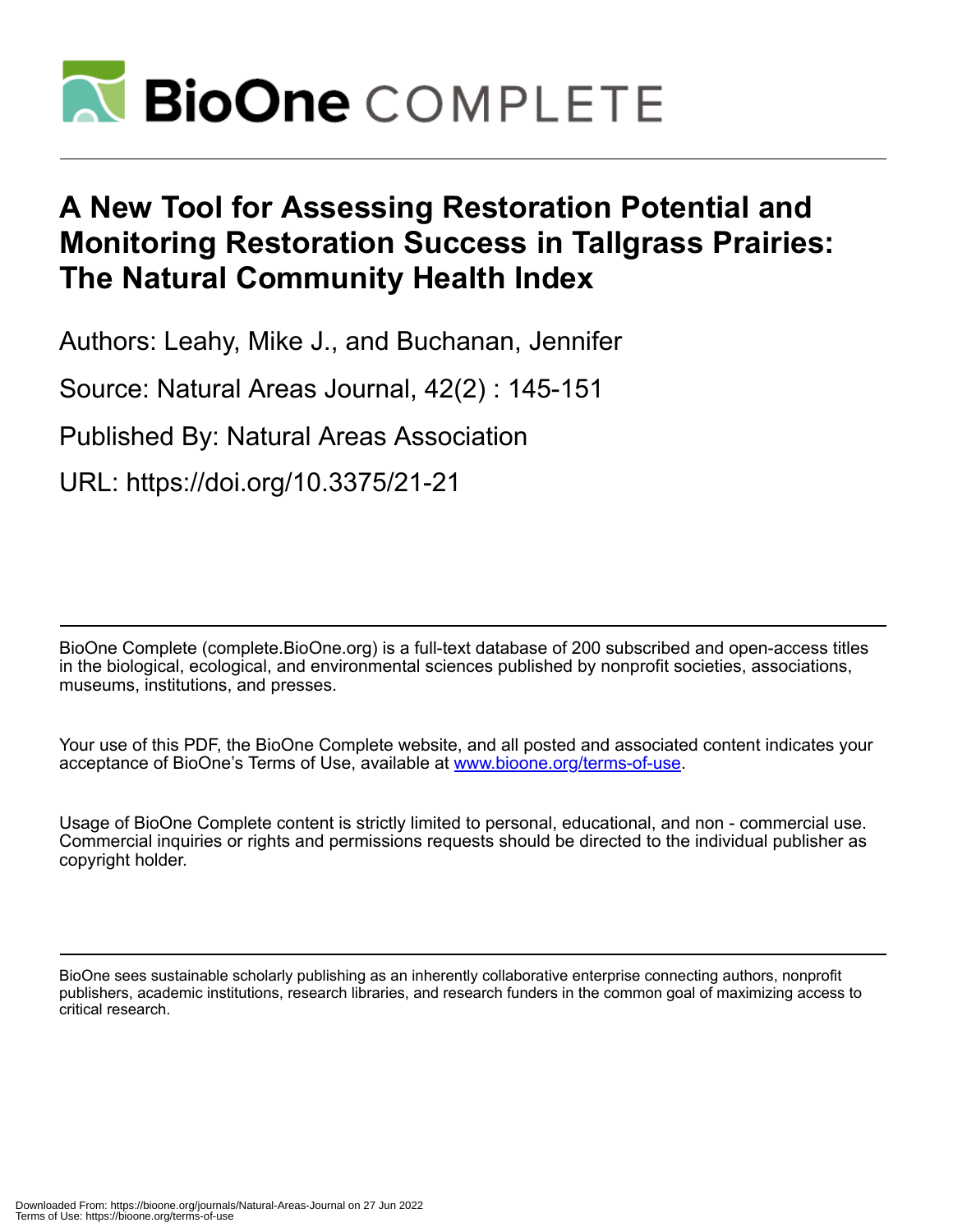## A New Tool for Assessing Restoration Potential and Monitoring Restoration Success in Tallgrass Prairies: The Natural Community Health Index

## Mike J. Leahy<sup>1,2</sup> and Jennifer Buchanan<sup>1</sup>

<sup>1</sup>Missouri Department of Conservation, PO Box 180, Jefferson City, MO 65102

<sup>2</sup>Corresponding author: Michael.Leahy@mdc.mo.gov; 573-522-4115 Associate Editor: Katharine Stuble

## ABSTRACT

There is a need for natural area managers to better quantify the results of management actions and the potential of sites for restoration. Detailed botanical and zoological surveys and monitoring are the most valuable scientifically but require significant cost and expertise that often are not practical to accomplish at scale. To bridge this gap between rigorous monitoring and assessment, and relying on very subjective judgements of natural community condition, we developed a natural community health index model for natural tallgrass prairie communities in the unglaciated ecoregions of Missouri. Here we relate the development of this index, its field application, and its strengths and limitations.

Index terms: ecological integrity; natural community inventory; natural community monitoring; vegetation monitoring

## INTRODUCTION

Natural resource managers need tools to rapidly assess natural community conditions that go beyond just gut instincts. Increasingly state and federal natural resource agencies are asked to monitor the effectiveness of restoration efforts. Land managers are being asked to report on the acreage being managed, but also to describe the efficacy of the management effort.

The concepts and methods of ecological integrity assessment have been in development by conservation biologists for over a decade now (Faber-Langendoen et al. 2019) with most recent efforts including developing metrics to track the restoration of southern open pine ecosystems (Nordman and White 2018). While monitoring is a critical component of strategic habitat conservation it often does not occur because intensive, plotbased monitoring is costly and time-consuming. Detailed vegetation monitoring also requires a high degree of botanical skill, which is in increasingly shorter supply.

In 2014 we began developing terrestrial natural community health indices as a tool to both assess restoration potential of natural areas and more importantly to gauge restoration and management success. Informed by the work of ecological integrity assessments developed by NatureServe staff (Faber-Langendoen et al. 2016) and the Minnesota wetland rapid floristic quality assessment tool (Bourdaghs 2014), we created community health index (CHI) models with input from a variety of Missouri Conservation Department (MDC) staff and members of the inter-agency Missouri Natural Areas Committee. In this report we document the methods, analyses, and results of CHI surveys for natural tallgrass prairie communities in the unglaciated ecoregions of Missouri conducted from 2018 to 2020.

## METHODS

## Developing a Community Health Index (CHI)

There are four primary components to ecological integrity (Tierney et al. 2009; Faber-Langendoen et al. 2016; Rocchio et al. 2020): landscape context and size of the natural community, plant and animal species composition, vegetation structure, and negative disturbances such as invasive species (Box 1). We developed metrics to account for these factors based on expert peer review and field testing for multiple prairie natural community types. Below we outline the steps taken in the development of a tallgrass prairie CHI and its implementation protocols.

We utilized the Terrestrial Natural Communities of Missouri (Nelson 2010) as the basis for identifying and classifying the prairie natural communities to evaluate with CHIs and as a primary source of data on characteristic species and vegetation structure to set as target conditions for restored communities. Missouri's natural tallgrass prairie communities differ substantially between those that occur in the glaciated versus the unglaciated ecoregions of the state. The CHI developed here is

Box 1. Components of Ecological Integrity

- Landscape Context 10 maximum possible points
- Vegetation Characteristics 80 points
- Animal Species Factors 10 points
- Disturbance Factors negative points, up to 11 points of the total possible score can be detracted.

Natural Areas Journal | www.naturalareas.org 2022 | Volume 42 | Issue 2 | 145

Downloaded From: https://bioone.org/journals/Natural-Areas-Journal on 27 Jun 2022 Terms of Use: https://bioone.org/terms-of-use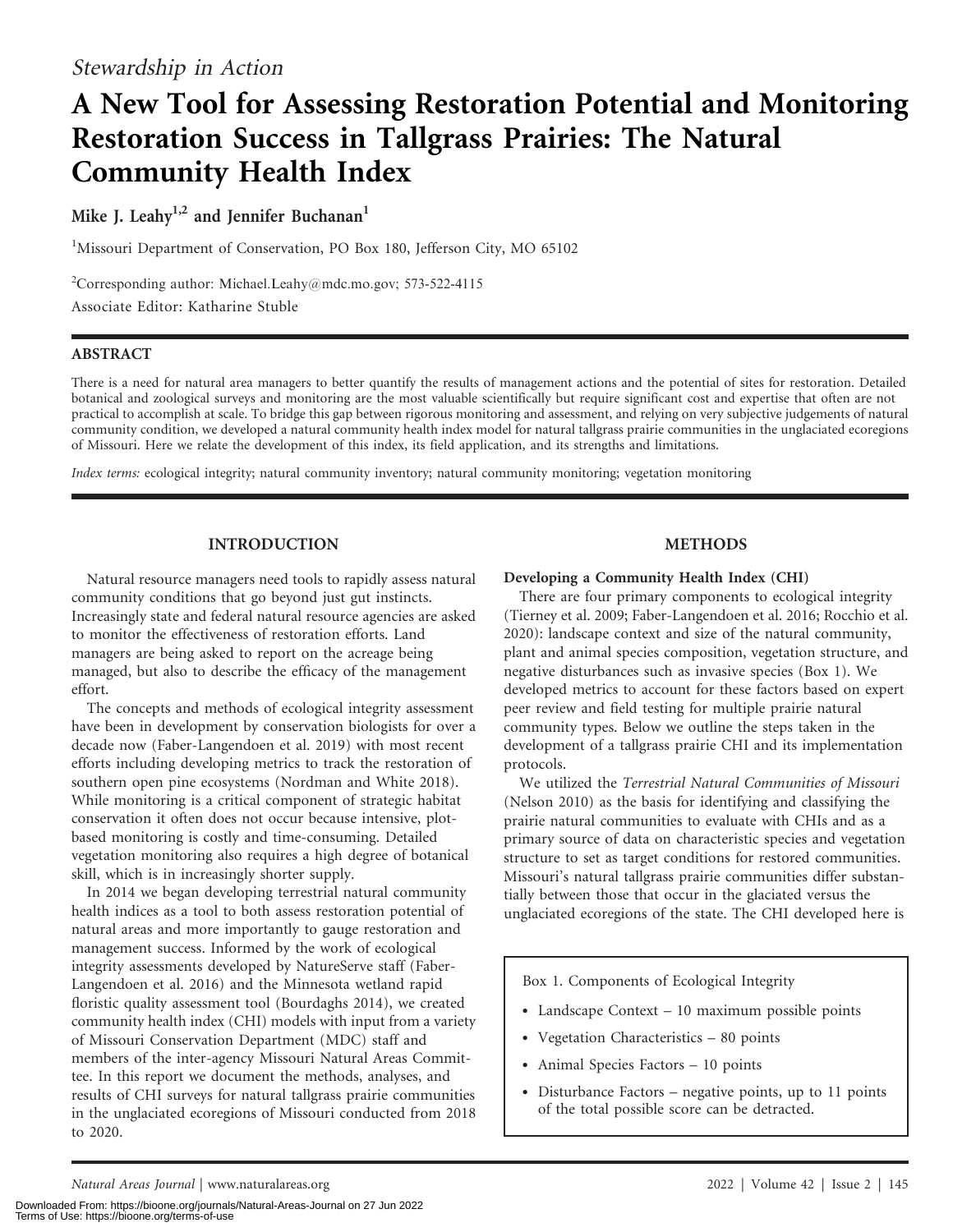Box 2. Section 1 – Landscape Context Scoring

- % of surrounding landscape (1.6 km radius – from the edge of the community boundaries) in native vegetation:

 $0-25\% - 0.5$  points (pts);  $26-50\% - 1$  pts;  $51-75\% - 1.5$ pts;  $>75\% - 2.5$  pts

- Size of the prairie community (ha):  $<$  2 – 0 pts; 2–6.1 – 0.5 pts; 6.2–10.1 – 1 pts; 10.2–16.2 – 2 pts;  $16.3-32.4-3$  pts;  $32.5-40.5-4$  pts;  $40.6-60.7-5$ pts;  $>60.7 - 6$  pts
- Distance to associated community types (typically bottomland prairie, claypan prairie, and savannas and woodlands):  $>1.6$  km – 0.25 pts; 1–1.6 km – 0.5 pts; 0.4–0.9 km –

0.75 pts;  $< 0.4$  km – 1 pts

- Presence of prairie swales and headwater drainages embedded within the upland prairie community: yes – 0.25 pts; yes, but swales or drainages are incised/ downcut  $-0.2$  pts; no  $-0$  pts
- Presence of mima mounds: yes 0.25 pts; no 0 pts

Total Possible Points = 10

specifically developed for the unglaciated ecoregions and is most applicable to tallgrass prairie remnants in west-central and southwest Missouri, southeast Kansas, northeast Oklahoma, and northwest Arkansas (i.e., the Osage Plains ecological section and Springfield Plain and Plateau subsections; Cleland et al. 2007). We are in the process of developing CHIs for glaciated tallgrass prairies and other natural community types that occur here in Missouri and adjacent states.

The above information was then added to and refined based on field experience and reports from other sources of data on unglaciated tallgrass prairies in Missouri (e.g., Thomas 2019, Missouri River Bird Observatory 2020). Target plant and animal species and ranges of desired vegetation structure by physiognomic group (e.g., native grass cover) were incorporated into the tallgrass prairie CHI based on these published sources as well as review and input from field ecologists familiar with these prairies. The CHI is modular and consists of four sections and their respective total point values possible are outlined in Box 1.

Note that vegetation structure and composition account for the bulk of the score. This is because the vegetative community influences most ecosystem functions (Kimmins 1997) and provides habitat for other taxonomic groups (Fryxell et al. 2014) while being the primary vector of energy flow through an ecosystem (Grossman et al. 1998). Strong correlations exist between vegetation and soils (Binkley and Fisher 2020) and plants are the most easily and practically measured variables of natural communities (White and Madany 1978). Vegetation integrates spatially and temporally variable natural and management induced disturbances (Oliver and Larson 1990) and vegetation and insect diversity are correlated to some degree (Panzer and Schwartz 1998; Wilhelm and Rericha 2017).

Box 3. Section 2 – Vegetation Characteristics Scoring

- Native tree cover  $(\%):$  <5% 3 pts; 5–10% 1 pts; 11–  $20\%$  – -3 pts;  $>$  20% – -5 pts
- Native shrub cover (%) excluding Amorpha canescens Pursh, Ceanothus species, Salix humilis Marshall, and Quercus prinoides Willd. Includes species such as Rhus copallinum L., Rhus glabra L., and Rubus species: 0–5% – 3 pts;  $6-15\% - 1$  pts;  $16-25\% - 0$  pts;  $26-50\% - 3$  pts,  $>50\% - 5$  pts
- Cover (%) of native species in the Poaceae, Cyperaceae, and Juncaceae families:  $0-25% - 2$  pts;  $26-50% - 6$  pts;  $51-75\% - 7$  pts;  $>75\% - 5$  pts
- Native forb cover  $(\%): 0-25\% 2 \text{ pts}; 26-50\% 6 \text{ pts};$  $51-75\% - 7$  pts;  $>75\% - 5$  pts
- Number of characteristic matrix plant species present (see Table 1 for list): each species recorded is worth 0.21 pts (round up) up to 12 possible pts.
- Estimated frequency of occurrence of characteristic matrix plant species noted taken as a whole group across the site?
	- $\circ$  Very frequently observed ( $>50\%$  of the site) 12 pts
	- $\circ$  Frequently or commonly observed (31–50% of the  $site) - 8$  pts
	- $\circ$  Occasional or infrequently observed (11–30% of the  $site$ ) – 6 pts
	- $\circ$  Rarely observed (<11 % of the site) 3 pts
	- $\circ$  Not present 0 pts
- Number of conservative plant species present (see Table 2 for list): each species recorded is worth 0.46 pts (round up) up to 18 possible pts.
- Estimated frequency of occurrence of conservative plant species noted taken as a whole group across the site?
	- $\circ$  Very frequently observed ( $>50\%$  of the site) 18 pts
	- $\circ$  Frequently or commonly observed (31–50% of the  $site) - 16$  pts
	- $\circ$  Occasional or infrequently observed (11–30% of the  $site) - 12$  pts
	- $\circ$  Rarely observed (<11 % of the site) 5 pts
	- $\circ$  Not present 0 pts

Total Possible Points = 80

The specific metrics and point spreads for the tallgrass prairie CHI are outlined below. In addition, an Excel file that contains the metrics and embedded formulas for scoring is accessible for downloading from the MDC website (Missouri Department of Conservation 2021). The first module of the CHI (Box 2) relates to the landscape context of the site and includes components that are measured in both the office via GIS and in the field.

Within the vegetation module (Box 3), the abundance and diversity of characteristic matrix and conservative plant species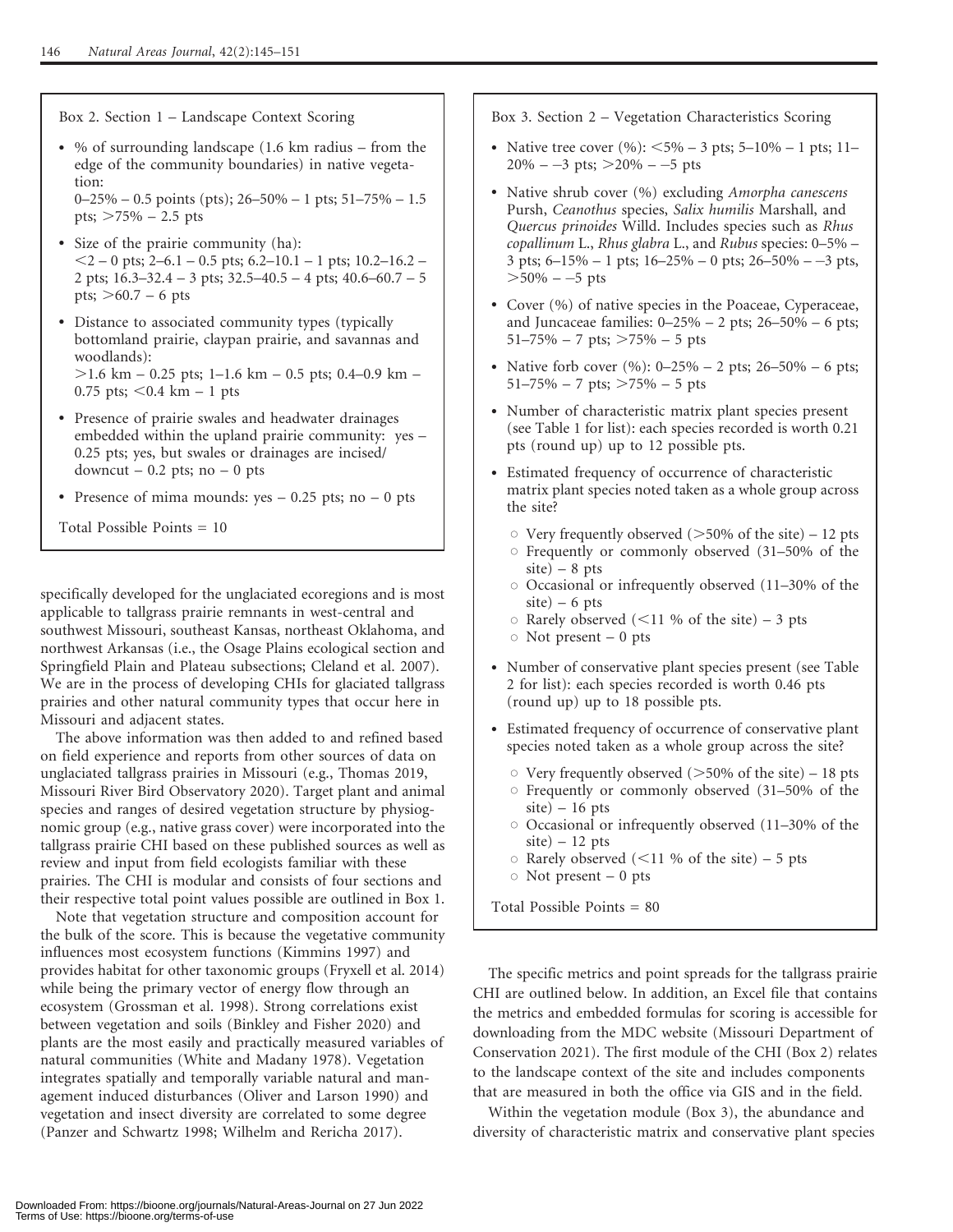Box 4. Section 3 – Animal Species Factors

- Number of reptile and amphibian species that have been observed on the site within the past 5 years:  $0 - 0$  pts;  $1 -$ 0.5 pts;  $2 - 1$  pts;  $3 - 1.5$  pts;  $\geq 4 - 2$  pts
- Number of characteristic reptile and amphibian species (see Table 3 for list) observed on the site within the past 5 years. Each species recorded is worth 0.07 pts (round up) up to 1 pts total possible.
- Observation of the regal fritillary (Argynnis idalia Drury) on the site within the past  $5$  years? Yes  $-1$  pts;  $No - 0$  pts
- Observation of the prairie mole cricket (Gryllotalpa major Saussure) on the site within the past 5 years? Yes – 1 pts;  $No - 0$  pts
- Assign point values as follows for each of the characteristic bird species (see Table 4) observed on the site within the past 5 years (during the breeding bird season dates):  $0 - 0$  pts;  $1 - 3$  species  $-1$  pts;  $4 - 6$  species  $3 \text{ pts}; 7–10 \text{ species} - 5 \text{ pts}$

Total Possible Points = 10

are weighted heavily, contributing to 60 of the 80 total possible points. We utilize the concepts of floristic quality analysis (Spyreas 2019) and more heavily weight the presence of remnant-dependent, high conservation value species (termed "conservative" species) such as downy gentian (Gentiana puberulenta J. Pringle). These conservative species are assigned a coefficient of conservatism (C value) of 7–10 on a 10-point scale (Taft et al. 1997). Matrix species (C values 4–6) are the backbone of the tallgrass prairie community and include species such as little bluestem (Schizachyrium scoparium [Michx.] Nash).

We selected remnant-dependent plant species for the matrix and conservative species lists that are relatively easy to recognize vegetatively, without extensive keying, throughout large portions of the growing season. This also allows the CHI to be conducted by a larger cadre of biologists, with appropriate training and translates into greater monitoring coverage.

Animal species (Box 4), while an important component of natural communities, do pose challenges for rapid evaluation. Bird species are more readily surveyed for in prairies than herptiles and insects, which require much larger inputs of time and expertise. Because of the cryptic nature of herptiles in tallgrass prairies and the time of day and season constraints of bird sampling the animal module is often done separately or not completed. However, the CHI can be completed with just its three core components: the landscape context, vegetation characteristics, and disturbance factors (Box 5) modules. Completing these three modules can yield a total possible point value of 90 points. Scores can then be relativized based on a 90-point total possible. For example, a practitioner might evaluate a site and score it as 8 points for landscape context, 65 points for vegetation characteristics, and  $-3$  points for disturbance factors yielding a total score for the site of 70 out of 90 possible points or 78%.

Box 5. Section 4 – Disturbance Factors

- Cover (%) of aggressive non-native plant species (see Table 5 for typical species in the region):  $0\% - 0$  pts; 1–  $2\% - 0.25$  pts;  $3 - 10\% - 1$  pts;  $11 - 15\% - 3$  pts;  $16 25\%$  – -5 pts;  $26-50\%$  – -8 pts;  $>50\%$  – -10 pts
- Evidence of past cropping or soil grading (e.g., terraces, erosion gullies)? Yes  $-1$  pts; No  $-0$  pts

Total Possible Points  $= 0$  to  $-11$ 

#### Implementation of a CHI

To conduct a CHI, first map the sampling units. CHI sampling units are defined based on the natural community type and management history. Unit boundaries are defined using aerial imagery, topographic maps, natural community maps, and land management maps. Sampling units should be based on natural community types first and then management history second. For example, if a burn unit boundary straddles two natural community types it is recommended to split the units into two rather than lump two disparate ecological units into one sampling unit because they both had the same management treatment. Likewise, if an ecological unit has two very different management regimes it is recommended that the unit be split into two sampling units. In our study of unglaciated prairies in southwest Missouri sampling units varied in size from 8 to 32 hectares. After mapping the sampling units, proceed to filling out the metrics for the first module, landscape context (Box 2). Sample units can then be uploaded onto devices for use in the field.

With CHI sample units loaded on devices and either paper or electronic CHI forms and field maps, head to the field. Once at the sampling unit, conduct a timed meander crossing a representative swath of the unit. Aim to spend under 1 min and 30 sec per half-hectare. The times listed here are ideal, depending on individual skillset and training. While walking you will be looking for the matrix and conservative plant species as well as making mental notes on the different vegetation and disturbance metrics. During the CHI, collection of animal data is preferred but optional. Because of the modular nature of the CHI and the difficulty in sampling animal species concurrently with the vegetation, the landscape context, vegetation characteristics, and negative disturbance factors are often sampled independently of the animal species module.

If you are planning on collecting animal data (Box 4), there are some additional considerations. First, to collect the bird data, you need to traverse the site during the breeding bird season safe dates (USGS 2020), generally between mid-May and late June in Missouri observed from sunrise to around 10:00 AM. Birds are not difficult to measure but these constraints for breeding bird data limit the timeframe for collecting these data. Unfortunately, collection of herptile data is difficult in most communities without more intensive sampling techniques (e.g., cover boards, drift fences, multiple visits). Most herptile data collected are often anecdotal observations. However, these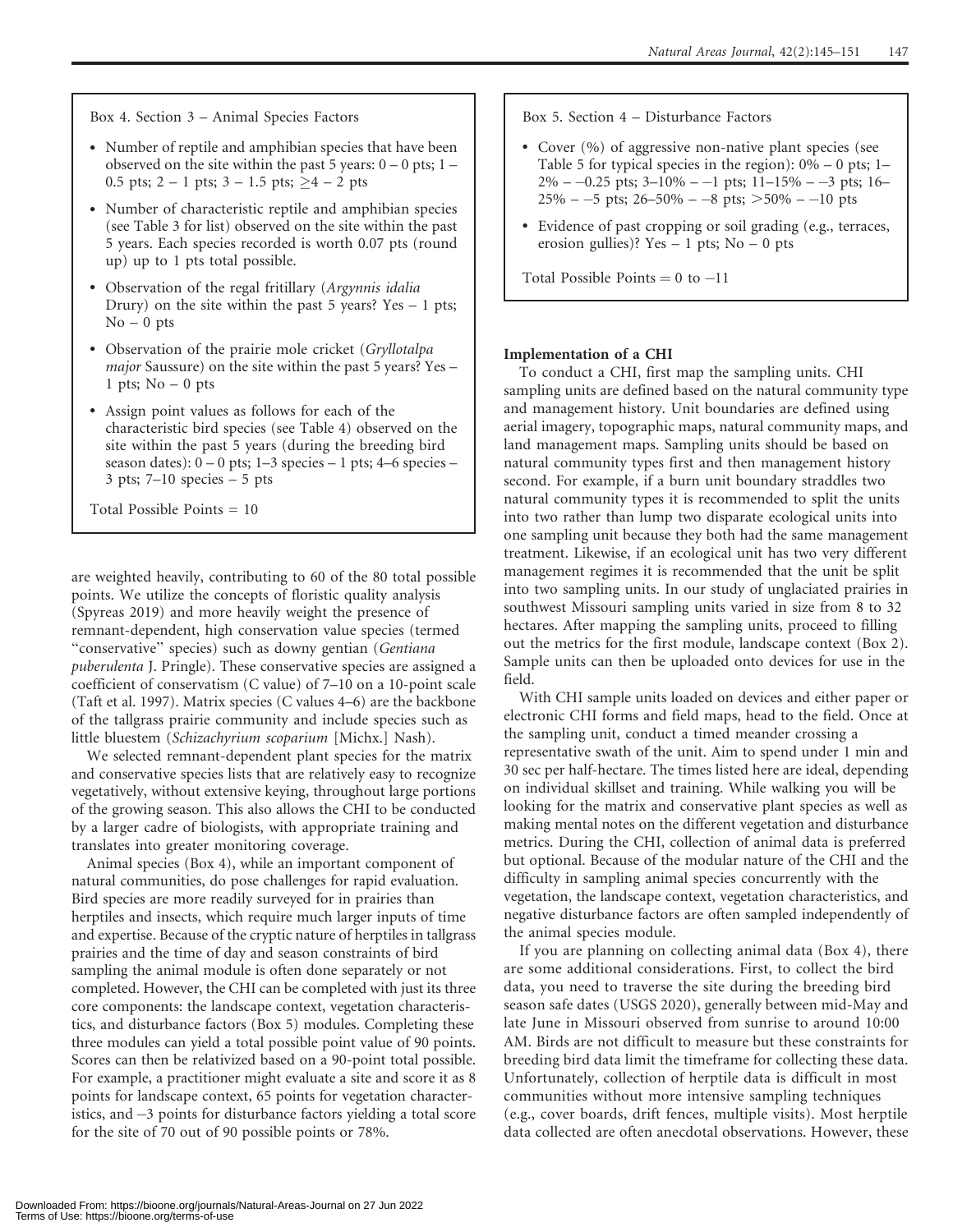

Prairie CHI Subtotal Scores Curve

Figure 1.—Prairie CHI Subtotal Scores Curve. The x-axis contains the range of CHI subtotal scores (0–90 points possible in this case, excluding the animal module) and the y-axis contains CHI subtotal scores fitted to a probability density function.

can be utilized. Any animal records observed within the sampling unit as per the metrics within the past 5 years can be utilized in filling out the CHI animal module. The 5-year cutoff was determined based on input from the Missouri state herpetologist and ornithologist as the longest time period acceptable for similar suitable habitat to be available, on average, for the target species.

We utilized the above CHI to survey sites consisting of remnant unglaciated tallgrass prairies and prairie reconstruction plantings owned by MDC, the Missouri Prairie Foundation (MPF), and The Nature Conservancy (TNC). The tallgrass prairie remnants sampled in this study ranged in their natural quality from low (''grade D'') to high (''grade A'') following the grading system of the Missouri Natural Heritage Program (2020). In this study, prairies were divided into sampling units based on the size of the prairie, management units (e.g., prescribed fire units), and landform features. Sampling units averaged 23 ha in size and ranged from 6 to 57 ha. Sampling was conducted primarily by MPF contractors and staff and MDC staff. Between 2018 and 2020 plant communities were sampled at 145 remnant prairie sampling units (3355 ha) and 2 prairie reconstruction planting sampling units (23 ha) at 33 total sites. Landscape factors were determined from remote sensing data and field surveys. This was a robust sample of 20% of the remnant tallgrass prairie acreage remaining in the unglaciated ecoregions of Missouri (Missouri Natural Heritage Database 2021). Because of the uneven sampling of the herptile communities across sites we chose to just analyze the results of the landscape context, vegetation characteristics, and disturbance factors components of the CHI and leave out the animal module. These modules were combined for each sampling unit into a CHI subtotal score (with a total possible score of 90 points).

Diamond Grove Prairie Natural Area, Newton County, Missouri



Figure 2.—Diamond Grove Prairie Natural Area CHI Units. This map shows the units sampled on the natural area by their CHI subtotal score condition class.

### RESULTS AND DISCUSSION

The mean CHI subtotal unit score was  $47 \pm 0.7$  ( $\pm$  SE). Scores ranged from 20 to 66 points out of 90 total possible. Low scoring units were either prairie plantings or remnant prairies with a history of past heavy livestock grazing, herbicide spraying of native forbs, and/or overseeding of nonnative tall fescue (Festuca arundinacea Schreb.). These units also had higher levels of invasive tree and shrub cover and or infestations of sericea lespedeza (Lespedeza cuneata [Dum. Cours.] G. Don)—one of the most aggressive nonnative species in the region. The higher scoring units had element occurrence ranks of A-B in the Missouri Natural Heritage Database. CHI subtotal scores for each sampling unit were fitted to a normal probability distribution function to determine the subjective condition classes of ''good, fair, and poor'' (Figure 1).

We defined units to be in fair condition if they ranged from 38 to 56, which was the mean  $\pm$  one standard deviation (47  $\pm$  9). Good condition units were  $>56$  (mean  $+ 2$  SD) and poor condition units were  $\leq$ 38 (mean  $-$  2 SD). Because we had sampled a range of sites varying in their natural quality from high to low as identified by the Missouri Natural Heritage Program, the distribution shown represents a real range of habitat quality. Twelve percent of the units were in good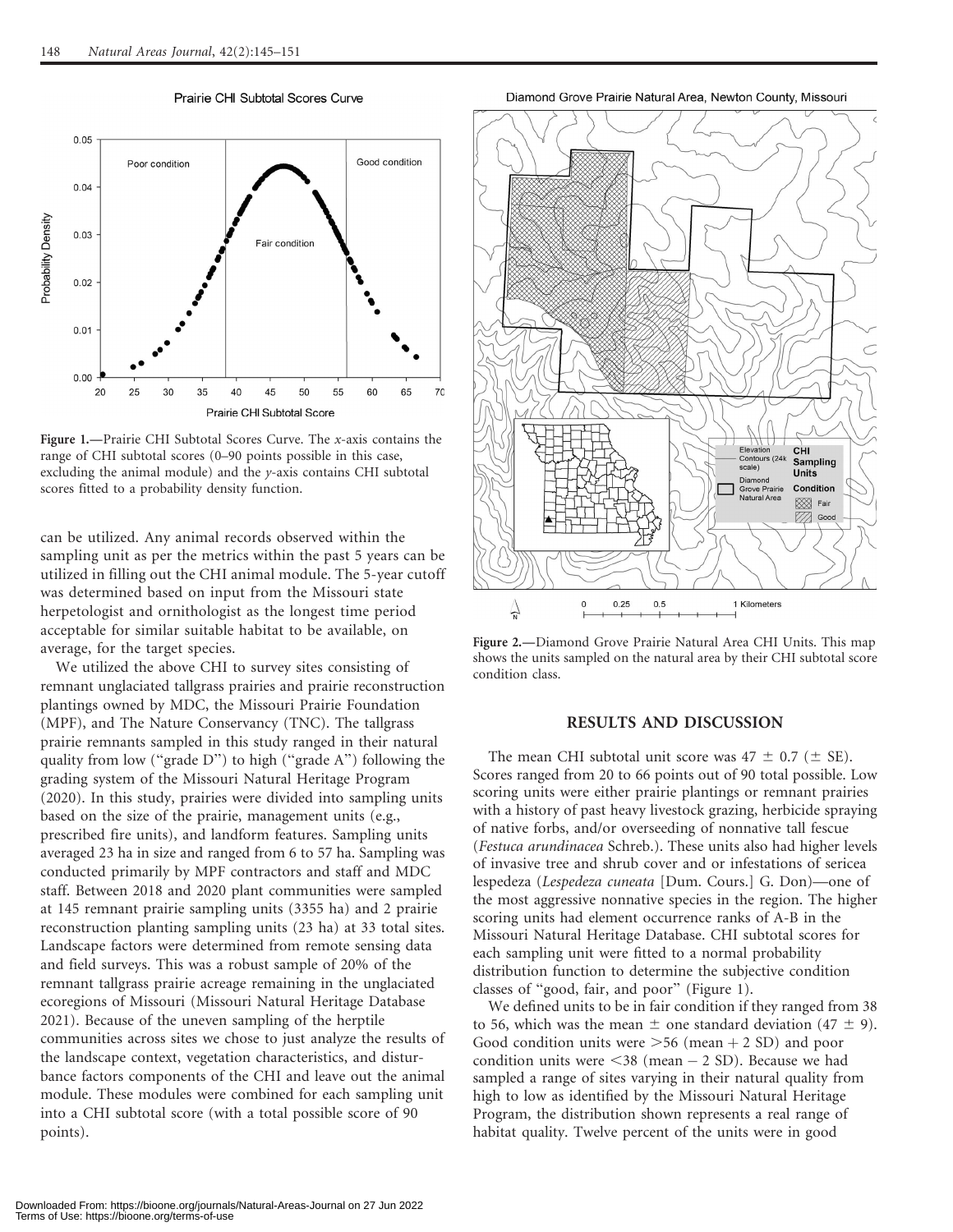#### Table 1.—Characteristic matrix plant species.

| Table 2.-Characteristic conservative plant species. |  |  |
|-----------------------------------------------------|--|--|
|-----------------------------------------------------|--|--|

| C Value        | Scientific name                 | Authority                    | C Value                                                          | Scientific name                                               | Authority                  |
|----------------|---------------------------------|------------------------------|------------------------------------------------------------------|---------------------------------------------------------------|----------------------------|
| $\mathfrak s$  | Andropogon gerardii             | Vitman                       | 10                                                               | Agalinis auriculata                                           | (Michx.) S.F. Blake        |
| $\overline{4}$ | Asclepias hirtella              | Pennell                      | 8                                                                | Amorpha canescens                                             | Pursh                      |
| 5              | Asclepias tuberosa              | L.                           | 8                                                                | Arnoglossum plantagineum                                      | Raf.                       |
| 5              | Asclepias viridis               | Walter                       | 10                                                               | Asclepias meadii                                              | Torr. ex A. Gray           |
| 6              | Baptisia alba                   | $(L.)$ Vent.                 | 8                                                                | Asclepias sullivantii                                         | Engelm. ex A. Gray         |
| 6              | Camassia scilloides             | (Raf.) Cory                  | 7                                                                | Asclepias viridiflora                                         | Raf.                       |
| 6              | Castilleja coccinea             | (L.) Spreng.                 | 7                                                                | Baptisia bracteata                                            | Muhl. ex Elliott           |
| 6              | Coreopsis grandiflora           | Hogg ex Sweet                | 10                                                               | Buchnera americana                                            | L.                         |
| 5              | Desmodium sessilifolium         | (Torr.) Torr. & A. Gray      | 8                                                                | Callirhoe digitata                                            | Nutt.                      |
| $\overline{4}$ | Euthamia gymnospermoides        | Greene                       | 10                                                               | Calopogon oklahomensis                                        | D.H. Goldman               |
| 6              | Helianthus mollis               | Lam.                         | 10                                                               | Camassia angusta                                              | (Engelm. & A. Gray) Blank. |
| 5              | Helianthus pauciflorus          | Nutt.                        | 7                                                                | Ceanothus americanus                                          | L.                         |
| 5              | Heliopsis helianthoides         | (L.) Sweet                   | 8                                                                | Ceanothus herbaceus                                           | Raf.                       |
| 6              | Heuchera richardsonii           | R. Br.                       | 7                                                                | Comandra umbellata                                            | $(L.)$ Nutt.               |
| 6              | Hieracium longipilum            | Torr.                        | 7                                                                | Coreopsis palmata                                             | Nutt.                      |
| 5              | Hypoxis hirsuta                 | (L.) Coville                 | 8                                                                | Dalea candida                                                 | Michx. ex Willd.           |
| 6              | Koeleria macrantha              | (Ledeb.) Schult.             | 8                                                                | Dalea purpurea                                                | Vent.                      |
| 6              | Lespedeza capitata              | Michx.                       | 7                                                                | Delphinium carolinianum                                       | Walter                     |
| 5              | Lespedeza virginica             | (L.) Britton                 | 7                                                                | Echinacea pallida                                             | (Nutt.) Nutt.              |
| 6              | Liatris aspera                  | Michx.                       | 8                                                                | Eryngium yuccifolium                                          | Michx.                     |
| 6              | Liatris pycnostachya            | Michx.                       | 9                                                                | Eurybia hemispherica                                          | (Alexander) G.L. Nesom     |
| 6              | Liatris squarrosa               | (L.) Michx.                  | 9                                                                | Gentiana puberulenta                                          | J. Pringle                 |
| 6              | Lithospermum canescens          | (Michx.) Lehm.               | 9                                                                | Marshallia caespitosa                                         | Nutt. ex DC.               |
| 6              | Mimosa quadrivalvis             | L.                           | 9                                                                | Oligoneuron album                                             | (Nutt.) G.L. Nesom         |
| 5              | Oligoneuron rigidum             | $(L.)$ Small                 | 10                                                               | Pediomelum esculentum                                         | (Pursh) Rydb.              |
| 6              | Orbexilum pedunculatum          | (Mill.) Rydb.                | 8                                                                | Pediomelum tenuiflorum                                        | Rydb.                      |
| 6              | Packera plattensis              | Nutt.                        | 8                                                                | Polygala incarnata                                            | L.                         |
| 6              | Parthenium integrifolium        | L.                           | 8                                                                | Polytaenia nuttallii                                          | DC.                        |
| 5              | Pedicularis canadensis          | L.                           | $\overline{7}$                                                   | Prenanthes aspera                                             | Michx.                     |
| 6              | Penstemon tubaeflorus           | Nutt.                        | 7                                                                | Primula meadia                                                | (L.) A.R.Mast & Reveal     |
| 6              | Phlox pilosa                    | L.                           | 7                                                                | Salix humilis                                                 | Marshall                   |
| 6              | Physostegia angustifolia        | Fernald                      | 9                                                                | Silene regia                                                  | Sims                       |
| 5              | Physostegia virginiana          | $(L.)$ Benth.                | 7                                                                | Solidago speciosa                                             | Nutt.                      |
| 6              | Platanthera lacera              | (Michx.) G. Don              | 8                                                                | Spiranthes vernalis                                           | Engelm. & A. Gray          |
|                | Polygala sanguinea              | L.                           | 8                                                                | Stipa spartea                                                 | Trin.                      |
| 4<br>5         |                                 | Nutt.                        | $\overline{7}$                                                   | Symphyotrichum oolentangiense                                 | (Riddell) G.L. Nesom       |
|                | Pycnanthemum pilosum            |                              | $\overline{7}$                                                   | Vernonia arkansana                                            | DC.                        |
| 4              | Pycnanthemum tenuifolium        | Nutt.                        | 10                                                               | Viola pedatifida                                              | G. Don                     |
| 4              | Ratibida pinnata                | (Vent.) Barnhart             | 7                                                                | Zizia aptera                                                  | (A. Gray) Fernald          |
| 5              | Rosa arkansana<br>Rosa carolina | Porter                       |                                                                  |                                                               |                            |
| $\overline{4}$ | Rudbeckia subtomentosa          | L.                           |                                                                  |                                                               |                            |
| 5              |                                 | Pursh                        |                                                                  |                                                               |                            |
| $\overline{4}$ | Salvia azurea                   | Michx. ex Lam.               |                                                                  | Story Map (Missouri Department of Conservation and Missouri   |                            |
| 5              | Schizachyrium scoparium         | (Michx.) Nash                |                                                                  |                                                               |                            |
| 4              | Silphium integrifolium          | Michx.                       | Prairie Foundation 2020).                                        |                                                               |                            |
| 6              | Silphium laciniatum             | L.                           | CHI unit maps were constructed in ArcGIS (Figure 2 is an         |                                                               |                            |
| 5              | Sisyrinchium campestre          | E.P. Bicknell                | example for Diamond Grove Prairie Natural Area, a state-         |                                                               |                            |
| 6              | Solidago missouriensis          | Nutt.                        |                                                                  |                                                               |                            |
| 6              | Solidago radula                 | Nutt.                        | designated natural area) for easy visual analysis of prairie     |                                                               |                            |
| 4              | Sorghastrum nutans              | $(L.)$ Nash                  |                                                                  | condition by the prairie's area manager. This allows the area |                            |
| 6              | Sporobolus heterolepis          | (A. Gray) A. Gray            | manager to rapidly see which management units require            |                                                               |                            |
| 5              | Symphyotrichum ericoides        | $(L.)$ G.L. Nesom            | attention and what their spatial context is to other resource    |                                                               |                            |
| 6              | Symphyotrichum praealtum        | (Poir.) G.L. Nesom           |                                                                  |                                                               |                            |
| 5              | Tephrosia virginiana            | (L.) Pers. var. glabra Nutt. | management data layers (e.g., prescribed fire lines and invasive |                                                               |                            |
| 5              | Verbesina helianthoides         | Michx.                       | species infestations).                                           |                                                               |                            |
| 5              | Viola pedata                    | L.                           | We also compared CHI subtotal scores from the same five          |                                                               |                            |
| 6              | Viola sagittata                 | Aiton                        | units sampled by different survey crews in 2018 and 2020.        |                                                               |                            |
| 5              | Zizia aurea                     | (L.) W.D.J. Koch             |                                                                  |                                                               |                            |
|                |                                 |                              | Encouragingly the scores were similar with an average difference |                                                               |                            |

condition, 73% were in fair condition, and 15% were in poor condition (Figure 1).

For further information on these remnant prairies and prairie plantings in terms of location, specific prairie community types, and history consult the Public Prairies of Missouri Interactive

Most of the prairie units sampled were in fair condition, which is a broad condition class. It is encouraging that most CHI

of just 3.2  $\pm$  0.9 (SEM) points between samples conducted in 2018 and 2020 by different people. This demonstrates the

repeatability of the surveys given trained crews.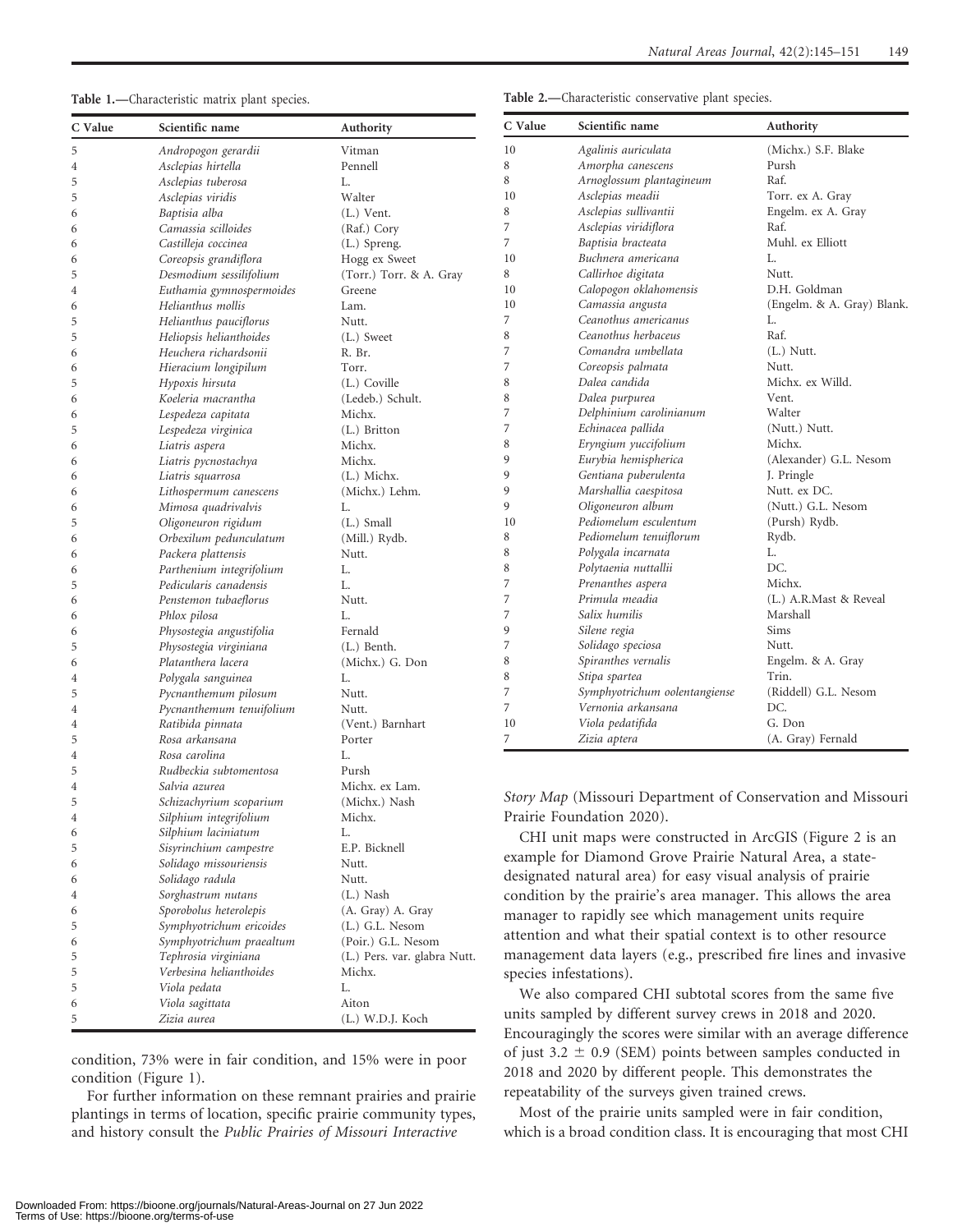| Accepted common name         | Scientific name                             | Authority                                          |
|------------------------------|---------------------------------------------|----------------------------------------------------|
| Boreal chorus frog           | Pseudacris maculata                         | Agassiz                                            |
| Bullsnake                    | Pituophis catenifer sayi                    | Schlegel                                           |
| Eastern tiger salamander     | Ambystoma tigrinum                          | Green                                              |
| Eastern yellow-bellied racer | Coluber constrictor<br>flaviventris         | Say                                                |
| Great Plains skink           | Plestiodon obsoletus                        | Baird and Girard                                   |
| Lined snake                  | Tropidoclonion lineatum                     | Hallowell                                          |
| Northern crawfish frog       | Lithobates areolatus<br>circulosus          | Rice and Davis                                     |
| Plains box turtle            | Terrapene ornata ornata                     | Agassiz                                            |
| Plains leopard frog          | Lithobates blairi                           | Mecham, Littlejohn,<br>Oldham, Brown,<br>and Brown |
| Prairie kingsnake            | Lampropeltis calligaster<br>calligaster     | Harlan                                             |
| Prairie ring-necked snake    | Diadophis punctatus arnyi                   | Baird and Girard                                   |
| Small-mouthed salamander     | Ambystoma texanum                           | Matthes                                            |
| Southern prairie skink       | Plestiodon septentrionalis<br>obtusirostris | Bocourt                                            |
| Western slender glass lizard | Ophisaurus attenuatus<br>attenuatus         | Cope                                               |

#### Table 3.—Characteristic reptile and amphibian species.

#### Table 4.—Characteristic bird species.

| Accepted common name    | Scientific name       | Authority  |
|-------------------------|-----------------------|------------|
| Bell's vireo            | Vireo bellii          | Audubon    |
| Blue grosbeak           | Passerina caerulea    | Ι.         |
| <b>Dickcissel</b>       | Spiza americana       | Gmelin, JF |
| Eastern meadowlark      | Sturnella magna magna | L.         |
| Grasshopper sparrow     | Ammodramus savannarum | Gmelin, JF |
| Greater prairie-chicken | Tympanuchus cupido    | L.         |
| Henslow's sparrow       | Centronyx henslowii   | L.         |
| Northern bobwhite       | Colinus virginianus   | L.         |
| Northern harrier        | Circus hudsonius      | L.         |
| Upland sandpiper        | Bartramia longicauda  | Bechstein  |

Table 5.—Typical aggressive nonnative plant species in the region.

| Scientific name       | Authority            |  |
|-----------------------|----------------------|--|
| Bothriochloa bladhii  | (Retz.) S.T. Blake   |  |
| Bothriochloa ischaeum | $(L.)$ Keng          |  |
| Centaurea stoebe      | L.                   |  |
| Dipsacus fullonum     | L.                   |  |
| Dipsacus laciniatus   | L.                   |  |
| Elaeagnus umbellata   | Thunb.               |  |
| Festuca arundinacea   | Schreb.              |  |
| Lespedeza cuneata     | (Dum. Cours.) G. Don |  |

units are in fair to good condition. These data provide a baseline on which to evaluate future restoration efforts.

The next step in refining and improving the tallgrass prairie CHI is to calibrate it with full plant species inventories of quadrats. CHIs conducted on prairies with arrays of vegetation quadrats will allow us to compare floristic quality metrics with CHI scores. The hypothesis is that CHI scores and the total mean coefficient of conservatism (Total Mean C) for the quadrat data will be positively correlated. Future work plans include

conducting more CHIs on sites with detailed vegetation quadrat data to allow for a correlation analysis (Zar 1999).

## ACKNOWLEDGMENTS

We thank Norman Murray (MDC) with challenging staff to develop more rigorous methods of evaluating natural community condition. Emily Horner, MPF contractor, conducted the lion's share of the field work on this project. Multiple MDC and MPF land managers conduct the necessary stewardship to restore and sustain these prairies.

Mike Leahy is an ecologist and natural areas coordinator with the Missouri Department of Conservation. He works with conservation partners on the identification, protection, restoration, and management of natural communities in Missouri.

Jennifer Buchanan was an assistant natural history biologist with the Missouri Department of Conservation. She is currently a herpetology contractor with the Wisconsin Department of Natural Resources.

### LITERATURE CITED

- Binkley, D., and R. Fisher. 2020. Ecology and Management of Forest Soils. 5th ed. John Wiley and Sons, Inc., Hoboken, NJ.
- Bourdaghs, M. 2014. Rapid floristic quality assessment manual. wqbwm2-02b. Minnesota Pollution Control Agency, St. Paul, MN.
- Cleland, D.T., J.A. Freeouf, J.E. Keys, G.J. Nowacki, C.A. Carpenter, and W.H. McNab. 2007. Ecological Subregions: Sections and Subsections for the conterminous United States. Presentation scale 1:3,500,000; colored. General Technical Report WO-76D [Map on CD-ROM] (A.M. Sloan, cartographer). USDA Forest Service, Washington, DC.
- Faber-Langendoen, D., W. Nichols, J. Rocchio, K. Walz, and J. Lemly. 2016. An Introduction to NatureServe's Ecological Integrity Assessment Method. NatureServe, Arlington, VA.
- Faber-Langendoen, D., J. Lemly, W. Nichols, J. Rocchio, K. Walz, and R. Smyth. 2019. Development and evaluation of NatureServe's multimetric ecological integrity assessment method for wetland ecosystems. Ecological Indicators 104:764–775.
- Fryxell, J., A. Sinclair, and G. Caughley. 2014. Wildlife Ecology, Conservation, and Management. 3rd ed. Wiley-Blackwell, Inc., Hoboken, NJ.
- Grossman, D., D. Faber-Langendoen, A. Weakley, M. Anderson, P. Bourgeron, R. Crawford, K. Goodin, S. Landaal, K. Metzler, K. Patterson, et al. 1998. International Classification of Ecological Communities: Terrestrial Vegetation of the United States. Volume I. The National Vegetation Classification System: Development, Status, and Applications. The Nature Conservancy, Arlington, VA.

Kimmins, J.P. 1997. Forest ecology: A foundation for sustainable management. 2nd ed. Prentice-Hall, Hoboken, NJ.

Missouri Department of Conservation. 2021. Research Projects – Natural community health indices: Upland prairie unglaciated community health index. Accessed 29 September 2021 from <https://research.mdc.mo.gov/dataset/community-health-indexmodels>.

Missouri Department of Conservation and Missouri Prairie Foundation. 2020. Public prairies of Missouri interactive story map. Accessed 20 April 2021 from <https://www.arcgis.com/apps/ MapJournal/index.html?appid=

7a8aa8aa8a534f61b30ff606762227a1>.